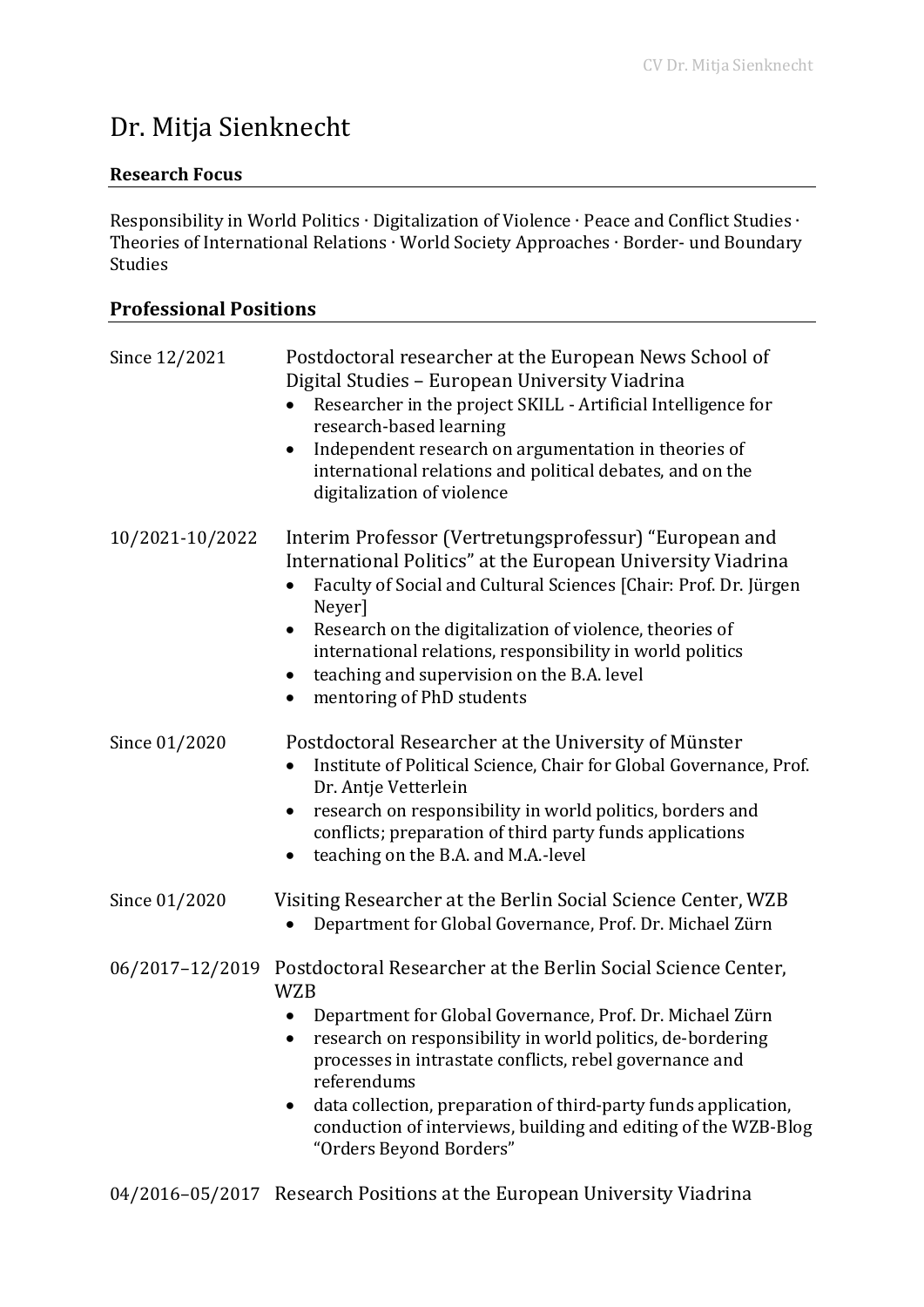- Center B/ORDERS IN MOTION
- Research fellow in the research group "Border & Boundary" Studies", research on the complexity, infrastructures, and contestations of borders, 01/2017-06/2017
- Postdoctoral fellowship at the Center B/ORDERS IN MOTION, research on conflicts and b/orders, 10/2016-12/2016
- Active member of the working group "Grenztheorien", *[Border & Boundary Studies*], preparation of a successful Seed-Moneyproject application, 04/2016-09/2016

#### 06/2013–12/2015 Research Fellow Positions at the European University Viadrina

- Chair of European and International Politics, Prof. Dr. Jürgen Neyer
- Seed-Money Project: "Contesting the European Border Regime: How, Where and When Do Good Arguments Matter?" (2015), funded by the European University Viadrina
- research on responsible decision-making processes of European Institutions in the European Asylum policy, European Foreign and Security Policy
- teaching, committee work

# 11/2012–11/2014 Research Fellow at Bielefeld University<br>Chair of Political Science, Prof. Dr. Mat

- Chair of Political Science, Prof. Dr. Mathias Albert
- Project: "The discursive construction of conflict and international organizational decision-making processes between normative frameworks of peacebuilding and securitization – the case of the UN Assistance Mission in Iraq (UNAMI)", funded by the German Foundation for Peace Research (DSF)
- research on international interventions and the construction of peace and security in (post-)conflict contexts
- short-term fieldwork stay in New York/U.S. to conduct interviews with UN-personnel

#### 07/2009–07/2015 Doctoral Fellow at European University Viadrina

- Research Training Group "Transformations in Global Governance. Europe and the World Order in Historical Perspective", headed by Prof. Dr. Nützenadel and Prof. Dr. Neyer
- Several short-term fieldwork stays in Strasbourg and Brussels to conduct interviews with EU-personnel and NGOs

# 09/2008–02/2009 Student Research Fellow at the German Institute for International and Security Affairs (SWP)<br>• Research Division: Europe/EU, Dr. Ann

- Research Division: Europe/EU, Dr. Annegret Bendiek
- Research on European Foreign and Security Politics, EU-Turkey relations, M.A. thesis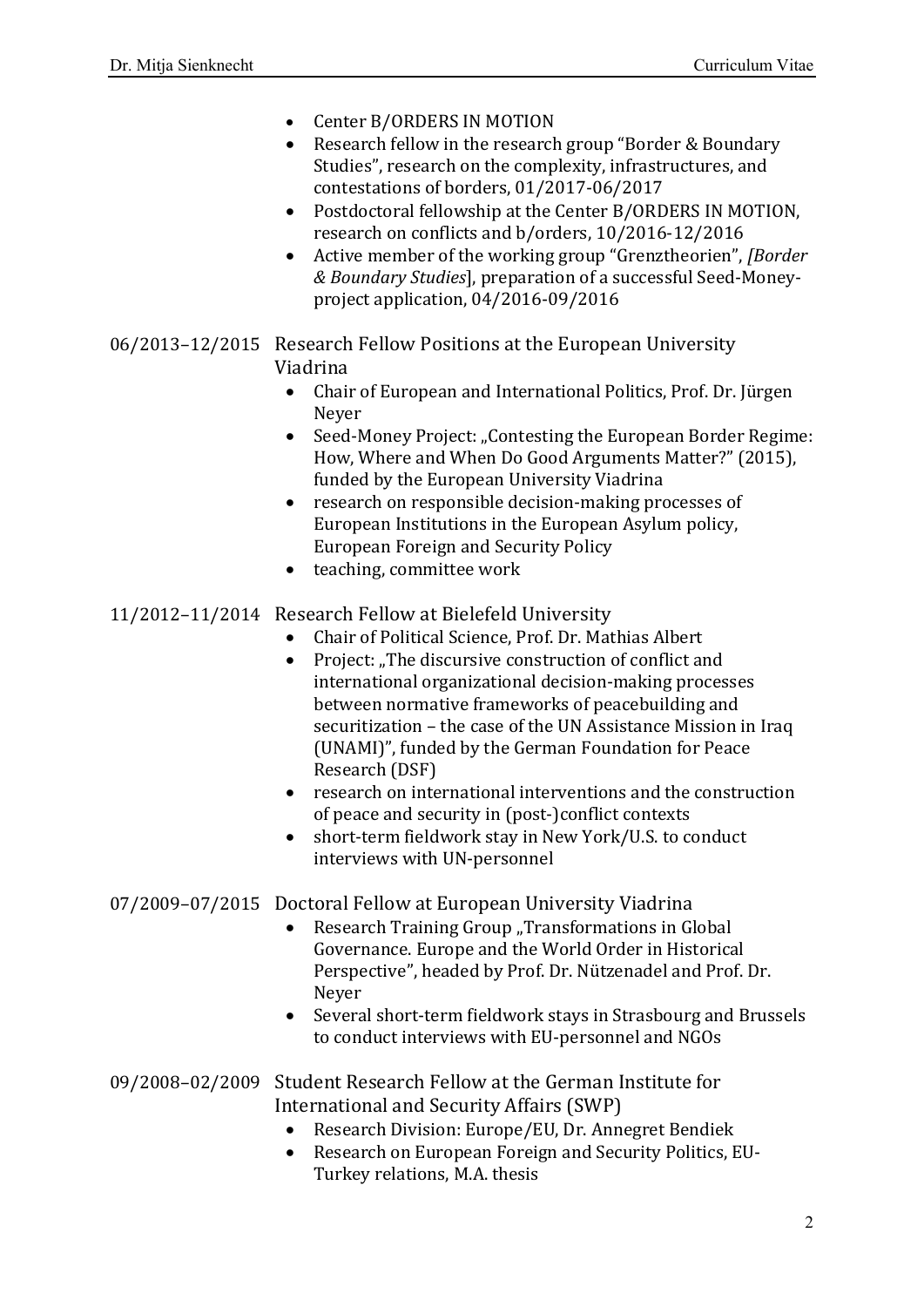|                  | 04/2007-09/2007 Graduate Assistant at University of Tübingen<br>Chair of International Relations/ Peace and Conflict Studies,<br>Prof. Dr. Volker Rittberger<br>Assistance of the lecture "Germany/EU in international<br>٠<br>politics"                                                                                                                                                                                                                                                                                 |
|------------------|--------------------------------------------------------------------------------------------------------------------------------------------------------------------------------------------------------------------------------------------------------------------------------------------------------------------------------------------------------------------------------------------------------------------------------------------------------------------------------------------------------------------------|
|                  | 08/2003-08/2006 Student Assistant at Bielefeld University<br>Chair of Political Science, Prof. Dr. Mathias Albert<br>Assistance in the Collaborative Research Center 584 "The<br>$\bullet$<br>Political as Communicative Space in History"<br>Assistance of the Fifth Annual European Summer School in EU<br>٠<br>Studies "Global and European Governance" (ECPR)                                                                                                                                                        |
| <b>Education</b> |                                                                                                                                                                                                                                                                                                                                                                                                                                                                                                                          |
| 2015             | Ph.D. at the European University Viadrina (Dr. phil.),<br>Frankfurt (Oder)<br>Thesis Title: "Entgrenzte Konflikte in der Weltgesellschaft.<br>$\bullet$<br>Eine Untersuchung kommunikativer Entgrenzungsprozesse<br>am Beispiel des kurdischen Konfliktes in der Türkei"<br>[Debordered Conflicts in World Society. An analysis of<br>communicative de-bordering processes in the Kurdish conflict in<br>Turkey]<br>Grade: magna cum laude<br>$\bullet$<br>Supervisors: Prof. Dr. Jürgen Neyer, Prof. Dr. Mathias Albert |
| 02/2012-06/2012  | Visiting Scholar at Koç-University in Istanbul/Turkey<br>associated with the Graduate School of Social Sciences, Ph.D.<br>$\bullet$<br>program in International Relations and Political Science, Prof.<br>Belgin San-Akca<br>interviews with experts on the Kurdish conflict in Turkey<br>field research in Diyarbakir/Turkey to conduct interviews<br>with local politicians, experts and civil society organizations                                                                                                   |
| 07/2009-07/2015  | Doctoral Fellow at the European University Viadrina,<br>Frankfurt (Oder)<br>Research Training Group "Transformations in Global<br>Governance. Europe and the World Order in Historical<br>Perspective"                                                                                                                                                                                                                                                                                                                   |
| 10/2006-05/2009  | M.A. in International Politics and Peace Research, University<br>of Tübingen<br>Grade: 1,3                                                                                                                                                                                                                                                                                                                                                                                                                               |
| 01/2008-06/2008  | University of Uppsala (Sweden)<br>Erasmus Student at the Department for Peace- and Conflict<br>Research<br>M.A. Program on Peace- and Conflict Studies                                                                                                                                                                                                                                                                                                                                                                   |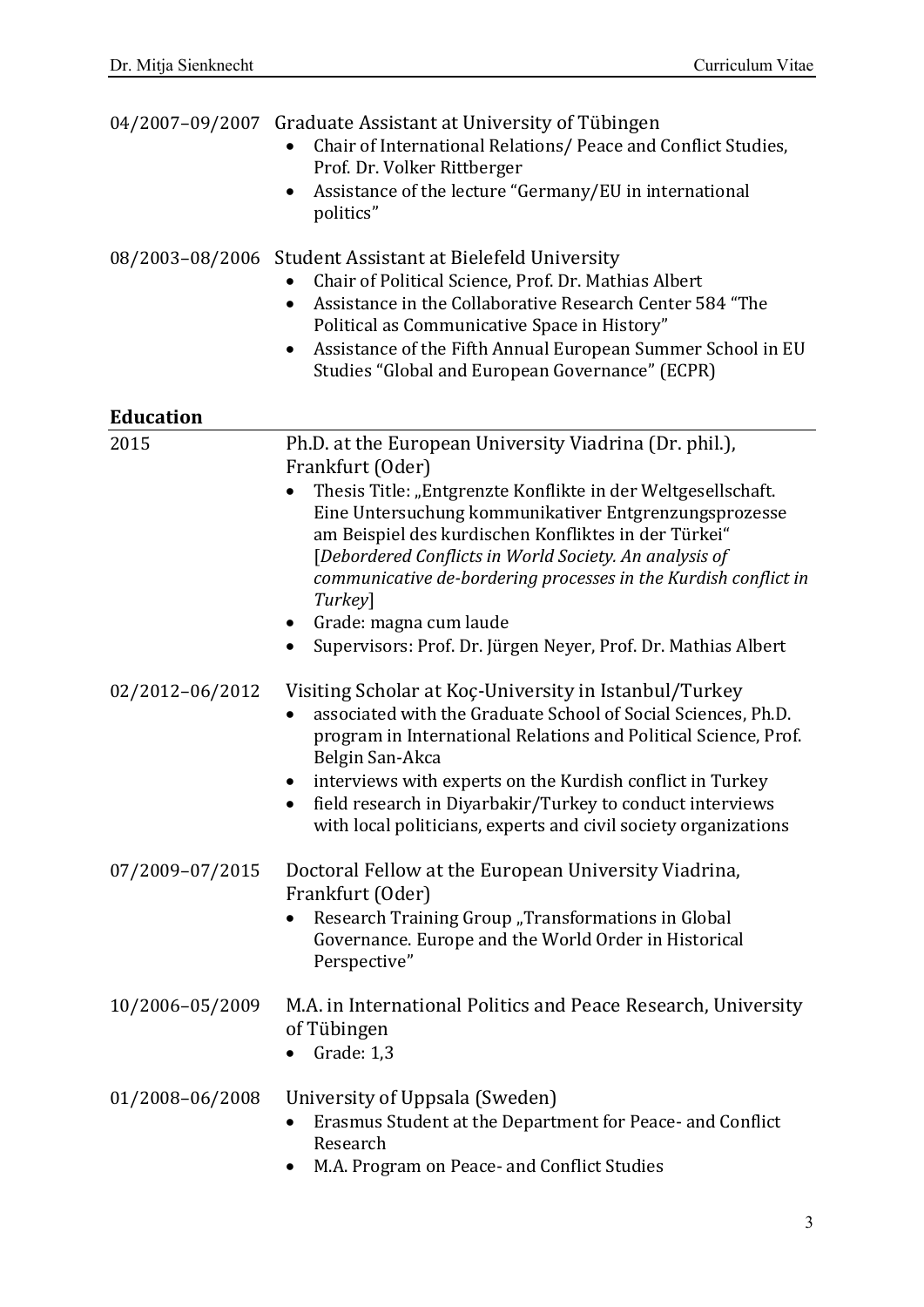| 10/2002-04/2006 | B.A. in Political Science, Bielefeld University<br>• Grade: 1,5 (Graduation with distinction)<br>• Certificate of honor of the Faculty for Sociology for best<br>student in the year<br>• Certificate of honor of the Faculty for Sociology for the<br>outstanding B.A. thesis (Grade: 1,0) |
|-----------------|---------------------------------------------------------------------------------------------------------------------------------------------------------------------------------------------------------------------------------------------------------------------------------------------|
| 10/2005-09/2006 | <b>Bielefeld University</b>                                                                                                                                                                                                                                                                 |

• Supplementary Study Program "Europa Intensiv" [Europe Intense] at the Faculties for Sociology, Law, Economics, History/Philosophy, Health Science

## **Scholarships and awards**

| 2019             | Selection for the ProFiL Mentoring Program "Professionalisierung für<br>Frauen in Forschung & Lehre: Mentoring - Training - Networking",<br>[Professionalisation of Women in Research and Teaching: Mentoring -<br>Training - Networking], joint program of the HU Berlin, FU Berlin, TU<br>Berlin in order "to support highly qualified female scholars in their quest<br>to attain a full professorship".                                                                                                                                                                        |
|------------------|------------------------------------------------------------------------------------------------------------------------------------------------------------------------------------------------------------------------------------------------------------------------------------------------------------------------------------------------------------------------------------------------------------------------------------------------------------------------------------------------------------------------------------------------------------------------------------|
| 2018             | Honored with the zib Best Paper Award of the German Political Science<br>Association, Section International Relations, for the paper: "Entgrenzte<br>Konfliktkommunikation. Zum Aufbau von Kommunikationsstrukturen<br>von nichtstaatlichen Konfliktparteien ins weltpolitische System", [De-<br>Bordered Conflict Communication. The Development of Communication<br>Structures in World Politics], in: Zeitschrift für Internationale<br>Beziehungen (ZIB), Vol. 25, No. 1, p. 5-34. Paper presented at the<br>Conference of the Section International Relations in Bremen 2017. |
| $10 - 12 / 2017$ | Postdoctoral Scholarship from the Center B/ORDERS IN MOTION at the<br>European University Viadrina                                                                                                                                                                                                                                                                                                                                                                                                                                                                                 |
| 2010-2014        | Several travel grants of the Viadrina Center for Graduate Studies<br>(European University Viadrina) for the participation in conferences,<br>workshops and field research                                                                                                                                                                                                                                                                                                                                                                                                          |
| 2009-2012        | PhD Scholarship awarded by the European University Viadrina                                                                                                                                                                                                                                                                                                                                                                                                                                                                                                                        |
| $01 - 06/2008$   | Scholarship awarded by the Landesstiftung Baden-Württemberg for a<br>study program at the University of Uppsala, Sweden                                                                                                                                                                                                                                                                                                                                                                                                                                                            |
| 2006             | Certificate of the Faculty of Sociology, Bielefeld University, best of her<br><b>B.A. class in Political Science</b>                                                                                                                                                                                                                                                                                                                                                                                                                                                               |
| 2006             | Certificate of the Faculty of Sociology, Bielefeld University, best B.A.-<br>thesis in Political Science                                                                                                                                                                                                                                                                                                                                                                                                                                                                           |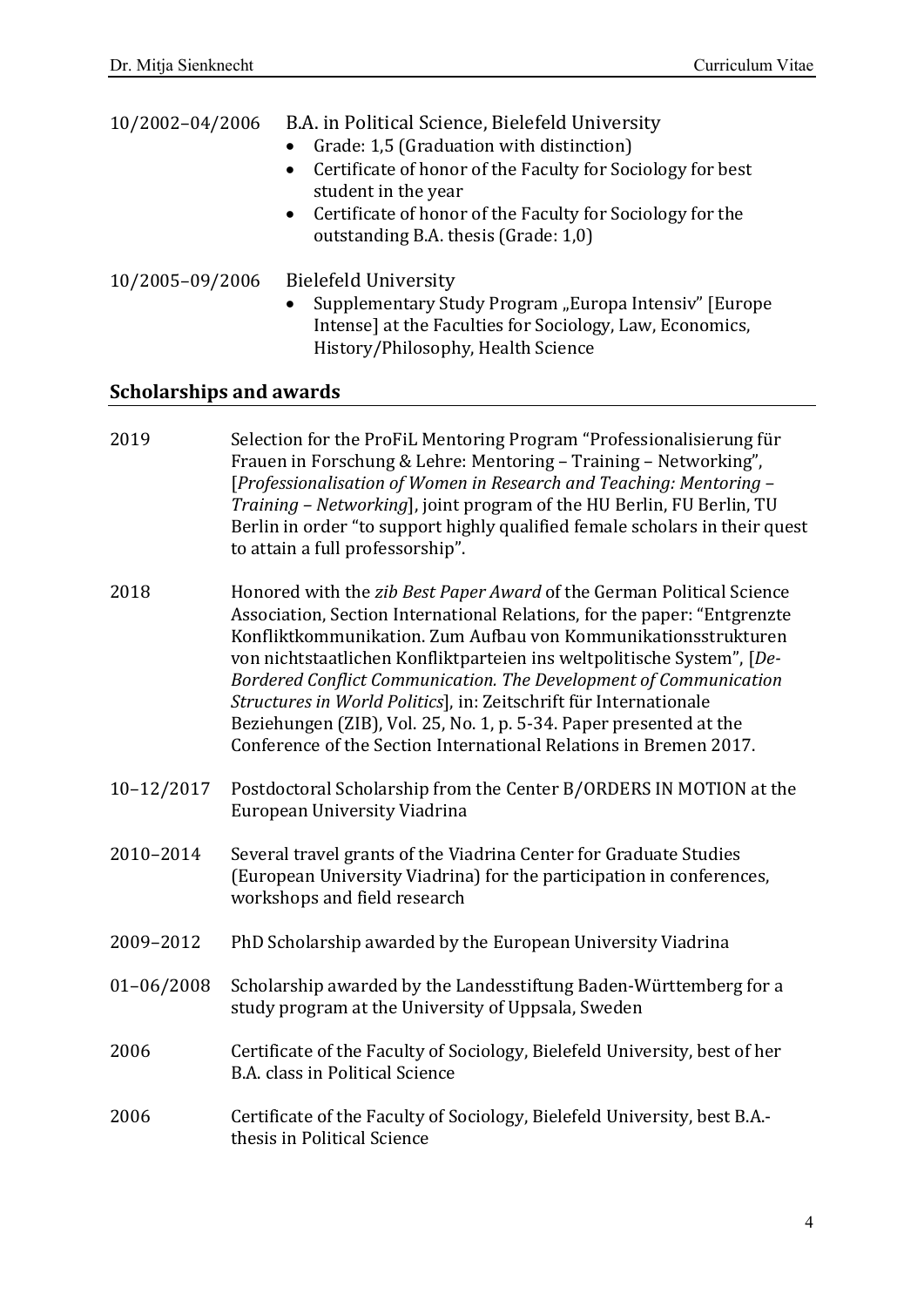## **Third Party Funding**

- 2017 Seed-Money-Project, European University Viadrina, Center B/ORDERS IN MOTION
	- Title: "Infrastrukturen der Grenze" [*Infrastructures of Borders*]<br>• Collaboration in the application, principal applicant: Hannes Ki
	- Collaboration in the application, principal applicant: Hannes Krämer
	- requested funding amount: 279.940,00€
- 2015 Seed-Money-Project, European University Viadrina, Center B/ORDERS IN MOTION<br>• Title
	- Title: "Contesting the European Border Regime: How, Where and When Do Good Arguments Matter?"
	- Collaboration in the application, principal applicant: Jürgen Neyer
	- Requested funding amount:  $102.512,00 \in$

## **Teaching**

| <b>University</b>                  | <b>Semester</b> | <b>Title</b>                                            | <b>BA/MA</b> | <b>Type</b>          | Language |
|------------------------------------|-----------------|---------------------------------------------------------|--------------|----------------------|----------|
| European<br>University<br>Viadrina | 2021/22         | Internationale<br>Organisationen in der<br>Weltpolitik  | <b>BA</b>    | Seminar              | DE       |
|                                    |                 | Einführung in die<br>Friedens- und<br>Konfliktforschung | <b>BA</b>    | Seminar              | DE       |
| University<br>of Münster           | 2021            | Einführung in die<br>Friedens- und<br>Konfliktforschung | <b>BA</b>    | Seminar<br>(digital) | DE       |
|                                    | 2020/21         | Einführung in die<br>Friedens- und<br>Konfliktforschung | <b>BA</b>    | Seminar<br>(digital) | DE       |
|                                    | 2020            | <b>Conflicts and Borders</b>                            | MA           | Seminar<br>(digital) | EN       |
|                                    |                 | <b>Conflicts and Borders</b>                            | MA           | Seminar<br>(digital) | EN       |
|                                    |                 | Einführung in die<br>Friedens- und<br>Konfliktforschung | <b>BA</b>    | Seminar<br>(digital) | DE       |
| University<br>Potsdam              | 2017            | Europäische Außen- und<br>Sicherheitspolitik            | <b>BA</b>    | Seminar              | DE       |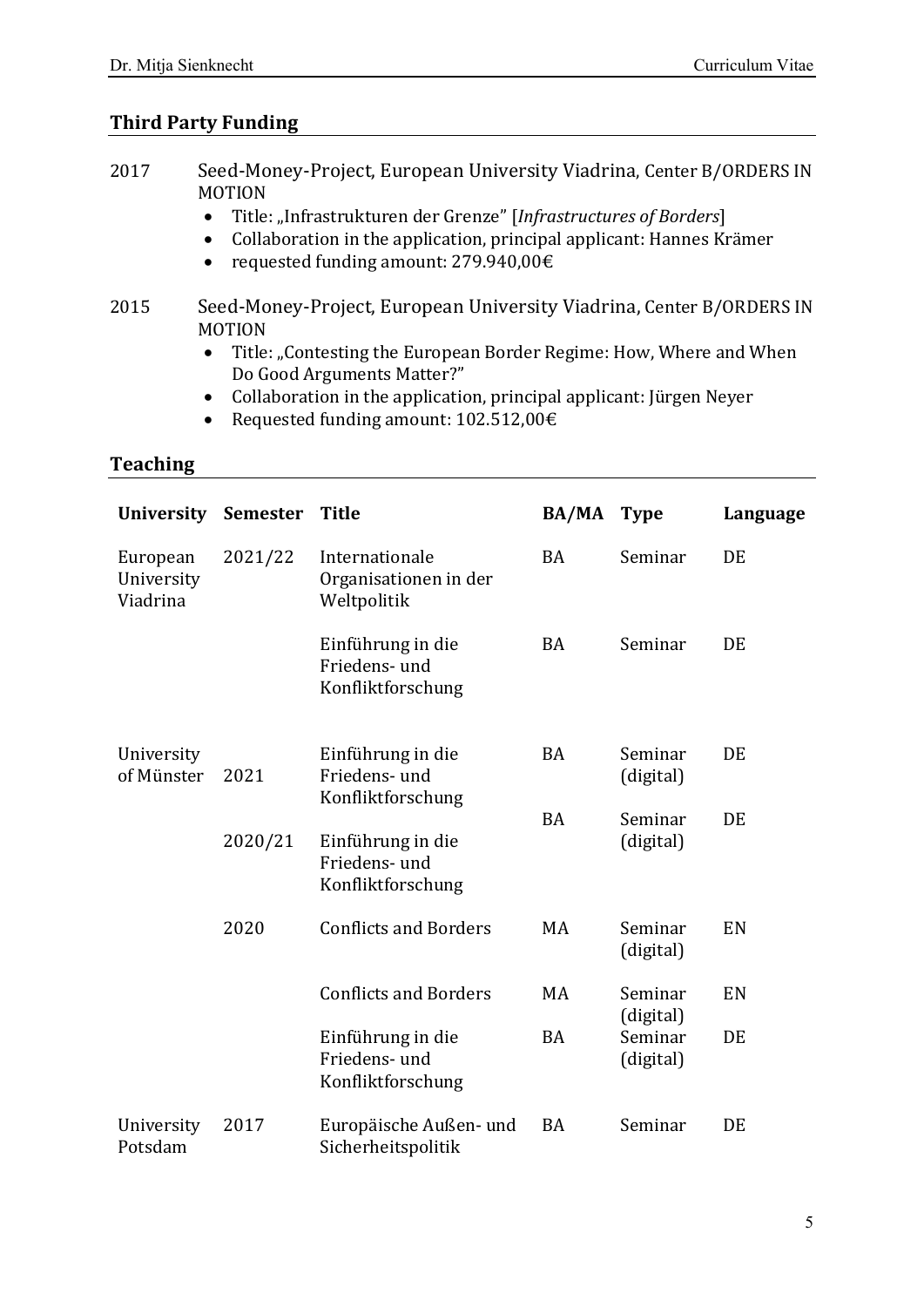| European<br>University<br>Viadrina | 2016/17 | Einführung in die<br>Friedens- und<br>Konfliktforschung                                       | MA | Seminar    | DE  |
|------------------------------------|---------|-----------------------------------------------------------------------------------------------|----|------------|-----|
|                                    | 2014    | Viadrina Model United<br>Nations 2014 - Maritime<br>border conflicts in the<br>China Seas     | BA | Simulation | EN  |
|                                    | 2013/14 | Die EU als globaler<br>Akteur - Europäische<br>Außenpolitik zu Beginn<br>des 21. Jahrhunderts | BA | Seminar    | DE. |

# **Organized Conferences, Workshops and Panels**

| 2020 | DVPW Conference of the Section: International Relations, Freiburg (digital)<br>Organization, chairing, paper presentation (together with Antje<br>Vetterlein), Panel: "Verantwortung in den Internationalen Beziehungen"<br>[Responsibility in International Relations]<br>Paper Presentation (together with Friederike Luise Kelle)           |
|------|------------------------------------------------------------------------------------------------------------------------------------------------------------------------------------------------------------------------------------------------------------------------------------------------------------------------------------------------|
| 2019 | ISA-Annual Conference, Toronto<br>Organization, chairing (together with Sassan Gholiagha)<br>Panel: "Responsibility in World Politics - International institutions as<br>$\bullet$<br>subjects of responsibility"<br>cancellation of own participation due to parental leave<br>$\bullet$                                                      |
| 2018 | DVPW-Annual Conference, Frankfurt/ Main<br>Organization, chairing<br>Panel: "Grenzen der Demokratie überwinden – Kosmopolitische<br>$\bullet$<br>Verantwortung als politisches Konzept", [Overcoming Barriers to<br>Democracy - Cosmopolitan Responsibility as a Political Concept]<br>cancellation of own participation due to parental leave |
| 2017 | DVPW, Conference of the Section: International Relations, Bremen<br>Organization, chairing, paper presentation<br>Panel: "Grenzkonflikte und Entgrenzte Konflikte", [Border Conflicts and<br>$\bullet$<br>De-Bordered Conflicts]                                                                                                               |
| 2016 | Conference "Komplexe Grenzen – Dimensionen, Dynamiken, Technologien"<br>[The Complexity of Borders - Dimensions, Dynamics and Technologies] at<br>European University Viadrina, Frankfurt (Oder)<br>Organization, chairing                                                                                                                     |
| 2015 | ISA Annual Convention, New Orleans<br>Organization, chairing, paper presentation<br>Panel: "Conflicts as Social Systems in World Society"<br>٠                                                                                                                                                                                                 |

• supported by the DVPW, section for International Relations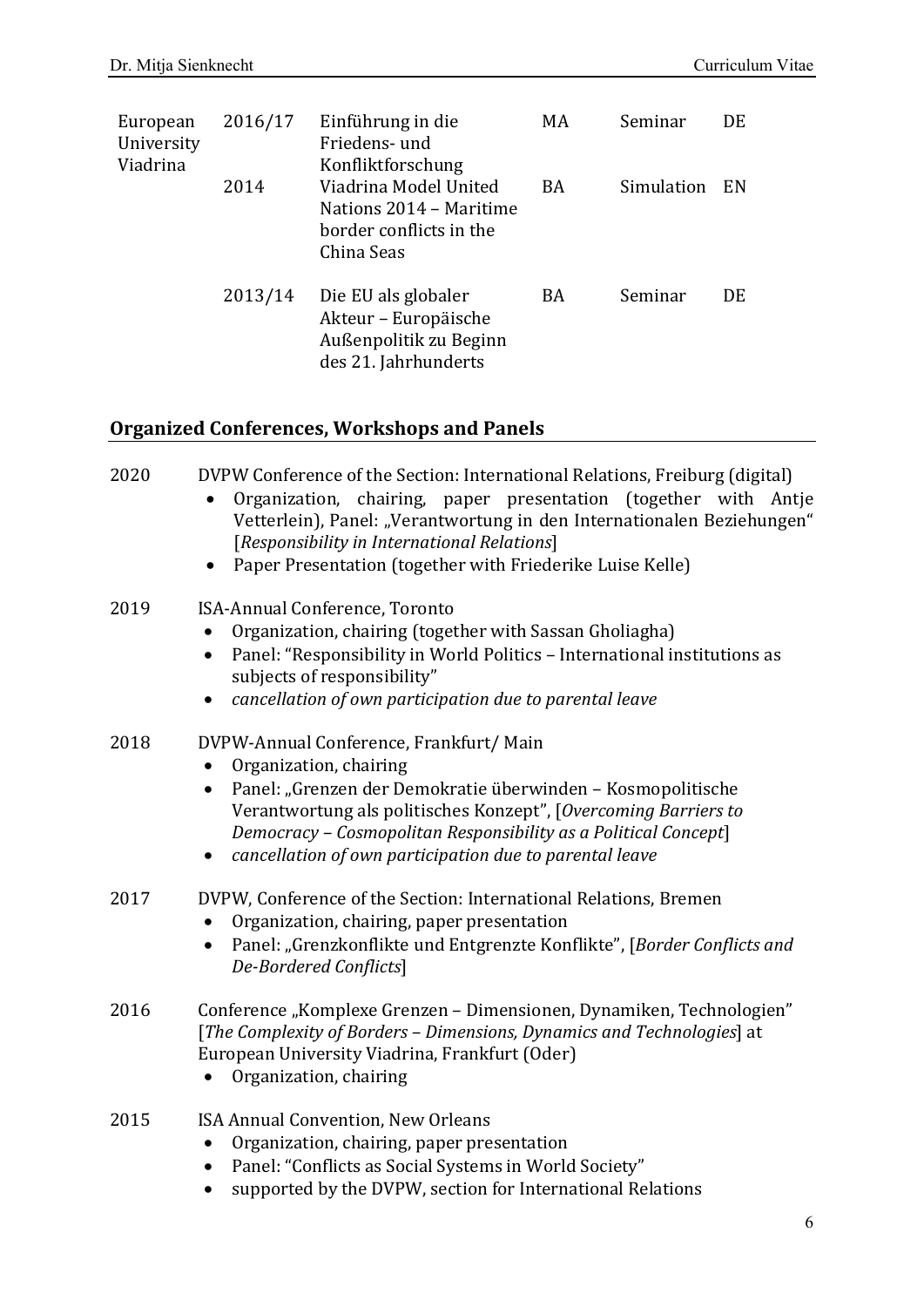- 2014 Workshop "Justifying the European Border Regime and holding it to account: Ideational versus Material Dimensions?" at European University Viadrina, Frankfurt (Oder)
	- Organization, paper presentation

# **Invited Talks and Workshops**

| 2021 | Thomas-Morus Akademie Bensberg<br>Presentation: "Challenges from de-bordered Conflicts for the NATO"<br>(cancellation due to the Covid-19 pandemic)                                                                                                                                                                                                                                                                                                                                                                                        |
|------|--------------------------------------------------------------------------------------------------------------------------------------------------------------------------------------------------------------------------------------------------------------------------------------------------------------------------------------------------------------------------------------------------------------------------------------------------------------------------------------------------------------------------------------------|
| 2018 | HSU Hamburg, Workshop: "Non-Recognition of Armed Non-State Actors:<br>Risks and Opportunities for Conflict Transformation"<br>organized by Maéva Clément, Anna Geis, Hanna Pfeifer)<br>• Presentation: "The PKK's zig-zag in its Global Quest for Recognition"                                                                                                                                                                                                                                                                             |
| 2017 | ARENA Centre for European Studies, University of Oslo<br>Presentation: "Cosmopolitan Responsibility: Between Normative<br>Aspirations and Political Reality"                                                                                                                                                                                                                                                                                                                                                                               |
| 2017 | Summer School "Border(Land) Studies", European University Viadrina<br>Presentation: "Borders and Boundaries in Conflict Situations. Analyzing<br>and overcoming ethnical boundaries in violent conflicts"                                                                                                                                                                                                                                                                                                                                  |
| 2016 | University of Frankfurt/Main, Authors Workshop: "Politik und<br>Verantwortung. Analysen zum Wandel politischer Entscheidungs- und<br>Rechtfertigungspraktiken", [Politics and Responsibility. Analysis of<br>transforming practices of decision-making and justification]<br>• organized by Christopher Daase, Julian Junk, Stefan Kroll, Valentin<br>Rauer<br>Presentation: "Verantwortung für Andere: Flüchtlingspolitik im EU-<br>Mehrebenensystem der EU", [Responsibility for Others: Refugee Policy in<br>the multi-level EU system] |
| 2016 | Akademie für Politische Bildung, Tutzing<br>Presentation: "Die Vereinten Nationen – Eine internationale<br>۰<br>Organisation vor neuen Herausforderungen", [The United Nations - An<br>International Organisations facing new Challenges]                                                                                                                                                                                                                                                                                                  |
| 2016 | IFAIR - Young Initiative on Foreign Affairs and International Relations e.V.,<br>Symposium on the idea of a World Parliament<br>• comment on the presentation of Prof. Thomas Pogge (Yale University)<br>Presentation: "Kosmopolitische Verantwortung und globale<br>$\bullet$<br>Institutionen", [Cosmopolitan Responsibility and global institutions]                                                                                                                                                                                    |
| 2013 | University of Potsdam, Authors Workshop: "International Organizations",<br>organized by Eugénia da Conceicao-Heldt, Martin Koch, Andrea Liese                                                                                                                                                                                                                                                                                                                                                                                              |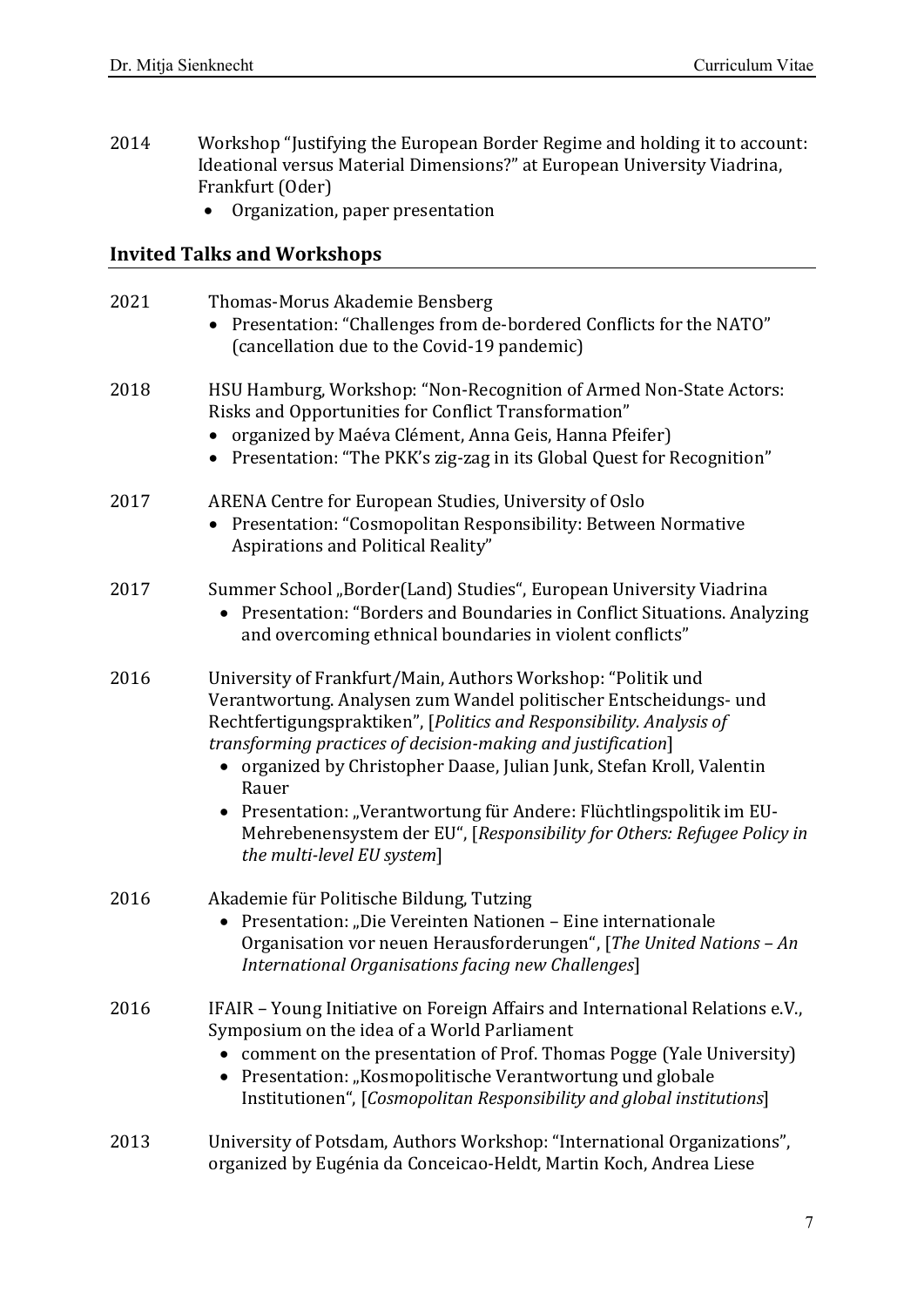• Presentation: Integrierte UN-Interventionen in der Weltgesellschaft", [*Integrated UN-Interventions in World Society*]

## **Conference & Workshop Participation**

| 2021 | <b>SVPW (Swiss Political Science Association)</b><br><b>ISA Annual Convention</b><br><b>DVPW</b>                                                                                                                                                                                 |
|------|----------------------------------------------------------------------------------------------------------------------------------------------------------------------------------------------------------------------------------------------------------------------------------|
| 2020 | German Political Science Association (DVPW), Section: International<br>Relations, University of Freiburg                                                                                                                                                                         |
| 2019 | ISA Annual Convention, Toronto (eigene Teilnahme wegen Elternzeit<br>abgesagt)                                                                                                                                                                                                   |
| 2018 | Jahreskongress der DVPW, Frankfurt/Main (wegen Elternzeit abgesagt)<br>Workshop at the HSU Hamburg: "Non-Recognition of Armed Non-State<br>Actors: Risks and Opportunities for Conflict Transformation"<br>Arbeitsgemeinschaft für Friedens- und Konfliktforschung (AFK), Berlin |
| 2017 | Arbeitsgemeinschaft für Friedens- und Konfliktforschung (AFK), Schwerte<br>Pan-European Conference on International Relations (EISA), Barcelona<br>DVPW, Sektionstagung Internationale Beziehungen, Bremen                                                                       |
| 2015 | Pan-European Conference on International Relations (EISA), Sicily<br>International Conference for Europeanists, Council of European Studies<br>(CES), Paris (Sciences Po)<br>ISA Annual Convention, New Orleans                                                                  |
| 2014 | DVPW, Sektionstagung Internationale Beziehungen, Magdeburg<br><b>ISA Annual Convention, Toronto</b>                                                                                                                                                                              |
| 2011 | Graduate Student Workshop at Koç University, Istanbul                                                                                                                                                                                                                            |
| 2010 | Annual ASN World Convention, "Nations and States: on the map and in the<br>mind" at Columbia University, New York                                                                                                                                                                |

#### **Services to the Profession**

#### 2020-2021 University of Münster

- Representative of the academic staff in the board of the political science institute
- Representative of the academic staff in the commission "Tenure Track"

#### 2018-2020 Member of the Christiane Rajewsky-Jury, AFK

• Annual selection of the best graduate thesis in peace and conflict studies